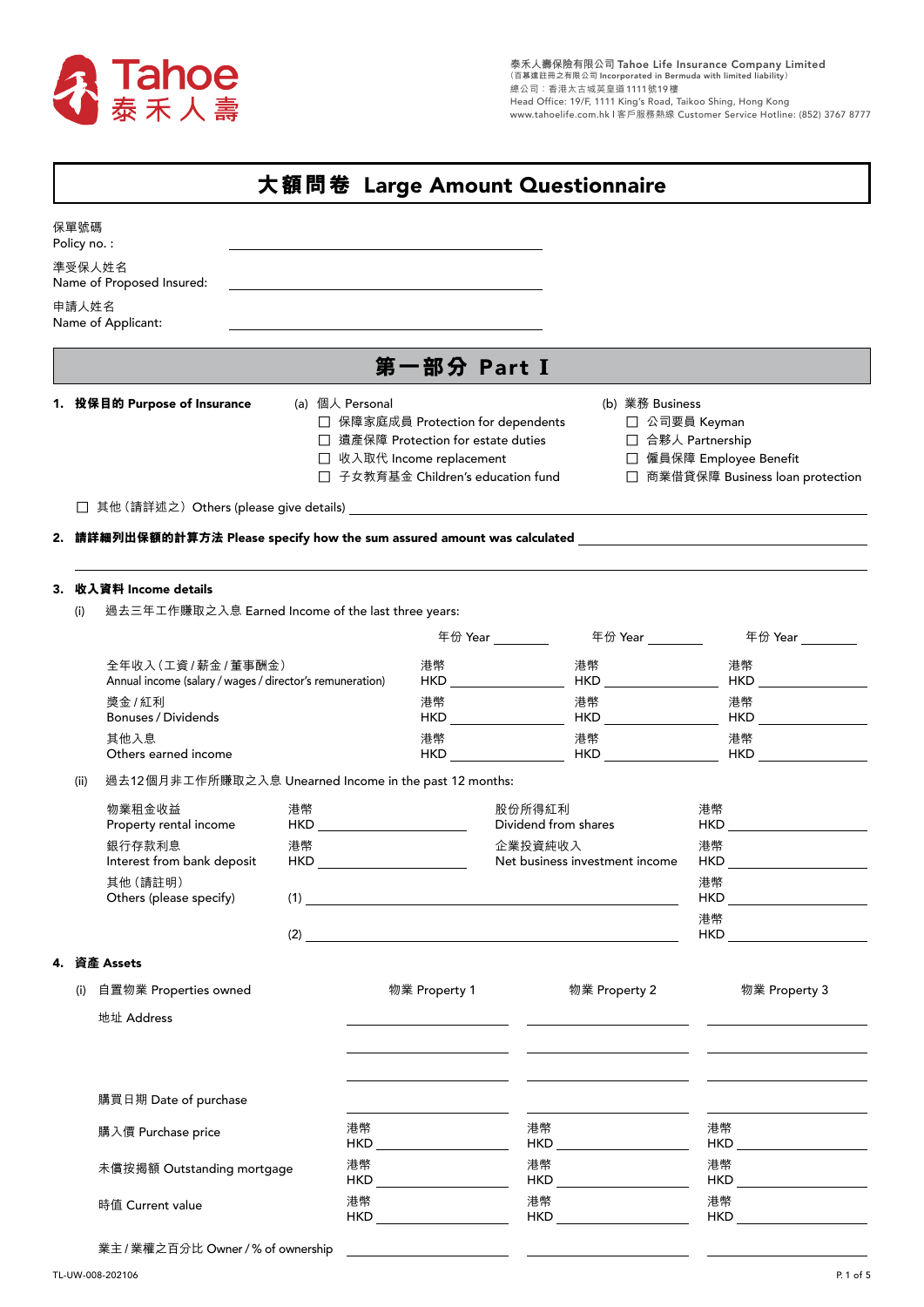|    |                                                                                                                                                                                                                       | (ii) 活期存款<br>Saving deposit                                                                |    | 港幣   | $HKD$ and $MID$ and $MID$ and $MID$ and $MID$ |  | (iii) 股票 / 互惠基金 / 債券<br>Stocks / Mutual funds / Bonds                                                             | 港幣                          |
|----|-----------------------------------------------------------------------------------------------------------------------------------------------------------------------------------------------------------------------|--------------------------------------------------------------------------------------------|----|------|-----------------------------------------------|--|-------------------------------------------------------------------------------------------------------------------|-----------------------------|
|    |                                                                                                                                                                                                                       | (iv) 銀行存款 / 貨幣市場帳戶<br>Money in banks accounts /<br>Money market accounts                   |    | 港幣   |                                               |  | (v) 現金<br>Cash                                                                                                    | 港幣                          |
|    |                                                                                                                                                                                                                       | (vi) 其他 (請註明類別)<br>Others (please specify types)                                           |    |      |                                               |  | (1)                                                                                                               | 港幣<br>$HKD$ $\qquad \qquad$ |
|    |                                                                                                                                                                                                                       |                                                                                            |    |      |                                               |  |                                                                                                                   | 港幣                          |
|    |                                                                                                                                                                                                                       | 5.   債務 Liabilities                                                                        |    |      |                                               |  |                                                                                                                   |                             |
|    | (i)                                                                                                                                                                                                                   | 按揭<br>Mortgage(s)                                                                          |    | 港幣   |                                               |  | (ii) 信貸額 / 透支<br>Credit line / Overdraft                                                                          | 港幣<br>HKD <b>HKD</b>        |
|    |                                                                                                                                                                                                                       | (iii) 私人貸款<br>Personal loan(s)                                                             |    | 港幣   | HKD <b>HKD</b>                                |  |                                                                                                                   |                             |
|    |                                                                                                                                                                                                                       | (iv) 其他 (請註明類別)<br>Others (please specify types)                                           |    |      |                                               |  | (1)                                                                                                               | 港幣<br>HKD <b>HKD</b>        |
|    |                                                                                                                                                                                                                       |                                                                                            |    |      |                                               |  | $(2)$ $\overline{\phantom{a}}$                                                                                    | 港幣                          |
|    |                                                                                                                                                                                                                       | (v) 現時你是否有未償清的破產債務 Do you have an undischarged bankruptcy currently?                       |    |      |                                               |  | □ 是 Yes  □ 否 No                                                                                                   |                             |
|    |                                                                                                                                                                                                                       |                                                                                            |    |      |                                               |  |                                                                                                                   |                             |
|    |                                                                                                                                                                                                                       | 6. 估計淨值<br><b>Estimated Net Worth</b>                                                      | 港幣 |      | HKD __________________________                |  |                                                                                                                   |                             |
|    | (i) 所供養家庭成員人數<br>與準受保人 / 受保人關係<br>7. 生活方式<br>Number of dependents _________ Relationship to the Proposed Insured / Insured ____________<br><b>Family Life Style</b><br>(ii) 居所 (倘租用) Residential property (if rented) |                                                                                            |    |      |                                               |  |                                                                                                                   |                             |
|    |                                                                                                                                                                                                                       |                                                                                            |    |      |                                               |  |                                                                                                                   |                             |
|    |                                                                                                                                                                                                                       |                                                                                            |    | 每月租金 | 港幣                                            |  | 租金支付人                                                                                                             |                             |
| 8. |                                                                                                                                                                                                                       | 職業 Occupation                                                                              |    |      |                                               |  |                                                                                                                   |                             |
|    |                                                                                                                                                                                                                       |                                                                                            |    |      |                                               |  | 若準受保人 / 受保人是公司業務持有人,請同時填寫第二部分 If the Proposed Insured / Insured is a business owner, please also complete Part II |                             |
|    | (i)                                                                                                                                                                                                                   | 準受保人 / 受保人職業<br>Proposed Insured's / Insured's occupation                                  |    |      |                                               |  |                                                                                                                   |                             |
|    |                                                                                                                                                                                                                       | (ii) 受聘日期<br>Commencement date of employment                                               |    |      |                                               |  |                                                                                                                   |                             |
|    |                                                                                                                                                                                                                       | (iii) 準受保人 / 受保人在公司擔任的主要職務<br>Main duties of the Proposed Insured / Insured in the company |    |      |                                               |  |                                                                                                                   |                             |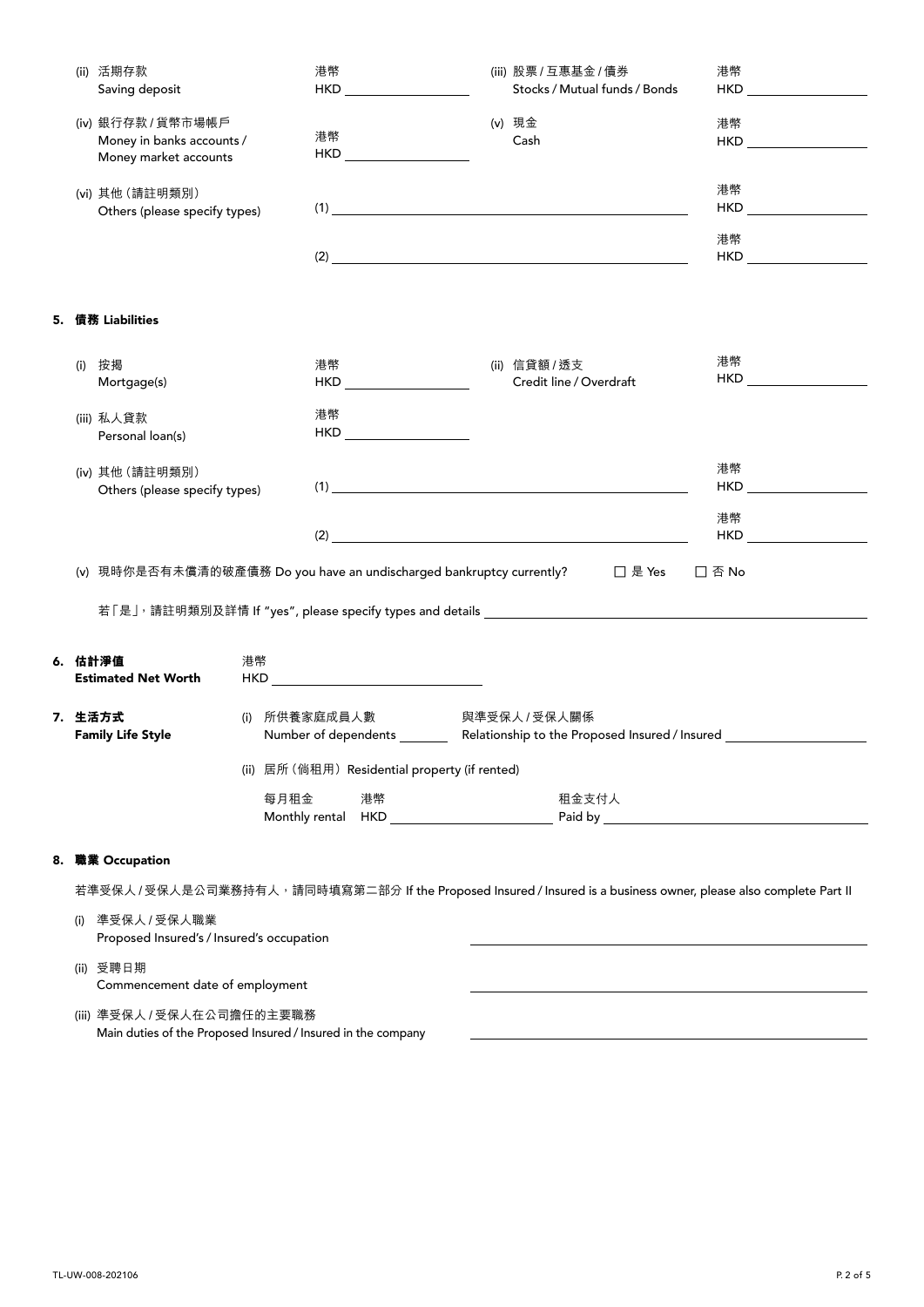# **第二部分** Part **II**

若準受保人 / 受保人是公司業務持有人,請填寫以下資料 If the Proposed Insured / Insured is a business owner, please complete the following:

本人,(準受保人/受保人)會因應泰禾人壽保險有限公司要求遞交由準受保人/受保人所持有公司之有關財務証明及經核證之賬目副本。 I, (the Proposed Insured / Insured) will supply a copy of the complete financial statement and audited business results of the company owned by the Proposed Insured / Insured as and when requested by Tahoe Life Insurance Company Limited.

| 1. 公司業務詳細資料 Details of business interest                                                                            |                                                                   |                                                                                                 |                                                                                                                                                                                                                                     |  |  |  |
|---------------------------------------------------------------------------------------------------------------------|-------------------------------------------------------------------|-------------------------------------------------------------------------------------------------|-------------------------------------------------------------------------------------------------------------------------------------------------------------------------------------------------------------------------------------|--|--|--|
| 公司名稱 Name of company                                                                                                |                                                                   |                                                                                                 |                                                                                                                                                                                                                                     |  |  |  |
| 業務性質 Nature of business                                                                                             |                                                                   |                                                                                                 |                                                                                                                                                                                                                                     |  |  |  |
| 業務在職年期 Number of years in the business                                                                              |                                                                   |                                                                                                 | 公司僱員人數 Number of employees in the company ___________                                                                                                                                                                               |  |  |  |
|                                                                                                                     |                                                                   |                                                                                                 |                                                                                                                                                                                                                                     |  |  |  |
|                                                                                                                     |                                                                   |                                                                                                 | 3. 準受保人 / 受保人於公司資產所佔百分比 Percentage of shares owned by the Proposed Insured / Insured _________________________                                                                                                                      |  |  |  |
|                                                                                                                     |                                                                   |                                                                                                 |                                                                                                                                                                                                                                     |  |  |  |
| 5. 估計業務淨值 Estimated net worth of the business contract the contract of the business of the contract of the business |                                                                   |                                                                                                 |                                                                                                                                                                                                                                     |  |  |  |
|                                                                                                                     | 6. 公司過去三年經核證之賬目 Audited company accounts for the past 3 years     |                                                                                                 |                                                                                                                                                                                                                                     |  |  |  |
|                                                                                                                     | 年份 Year __________                                                | 年份 Year                                                                                         | 年份 Year __________                                                                                                                                                                                                                  |  |  |  |
| 營業額<br><b>Business turnover</b>                                                                                     | 港幣                                                                | 港幣<br>HKD                                                                                       | 港幣<br>HKD <b>HKD</b>                                                                                                                                                                                                                |  |  |  |
| 毛利<br>Gross profit                                                                                                  | 港幣<br>HKD __________________________                              | 港幣<br>HKD ___________________________                                                           | 港幣<br>$HKD$ and $M$ and $M$ and $M$ and $M$ and $M$ and $M$ and $M$ and $M$ and $M$ and $M$ and $M$ and $M$ and $M$ and $M$ and $M$ and $M$ and $M$ and $M$ and $M$ and $M$ and $M$ and $M$ and $M$ and $M$ and $M$ and $M$ and $M$ |  |  |  |
| 純利<br>Net profit                                                                                                    | 港幣<br>HKD __________________________                              | 港幣<br>HKD                                                                                       | 港幣<br>HKD                                                                                                                                                                                                                           |  |  |  |
|                                                                                                                     | 7. 公司內其他主管級職員,要員或合夥人是否已投保或同時申請投保                                  | Are other corporate officers, keyperson, or partners insured or being insured at the same time? | □ 是 Yes<br>□ 否 No                                                                                                                                                                                                                   |  |  |  |
|                                                                                                                     | 若「否」, 請詳述及説明原因 If "no", please give details and explanation _____ |                                                                                                 |                                                                                                                                                                                                                                     |  |  |  |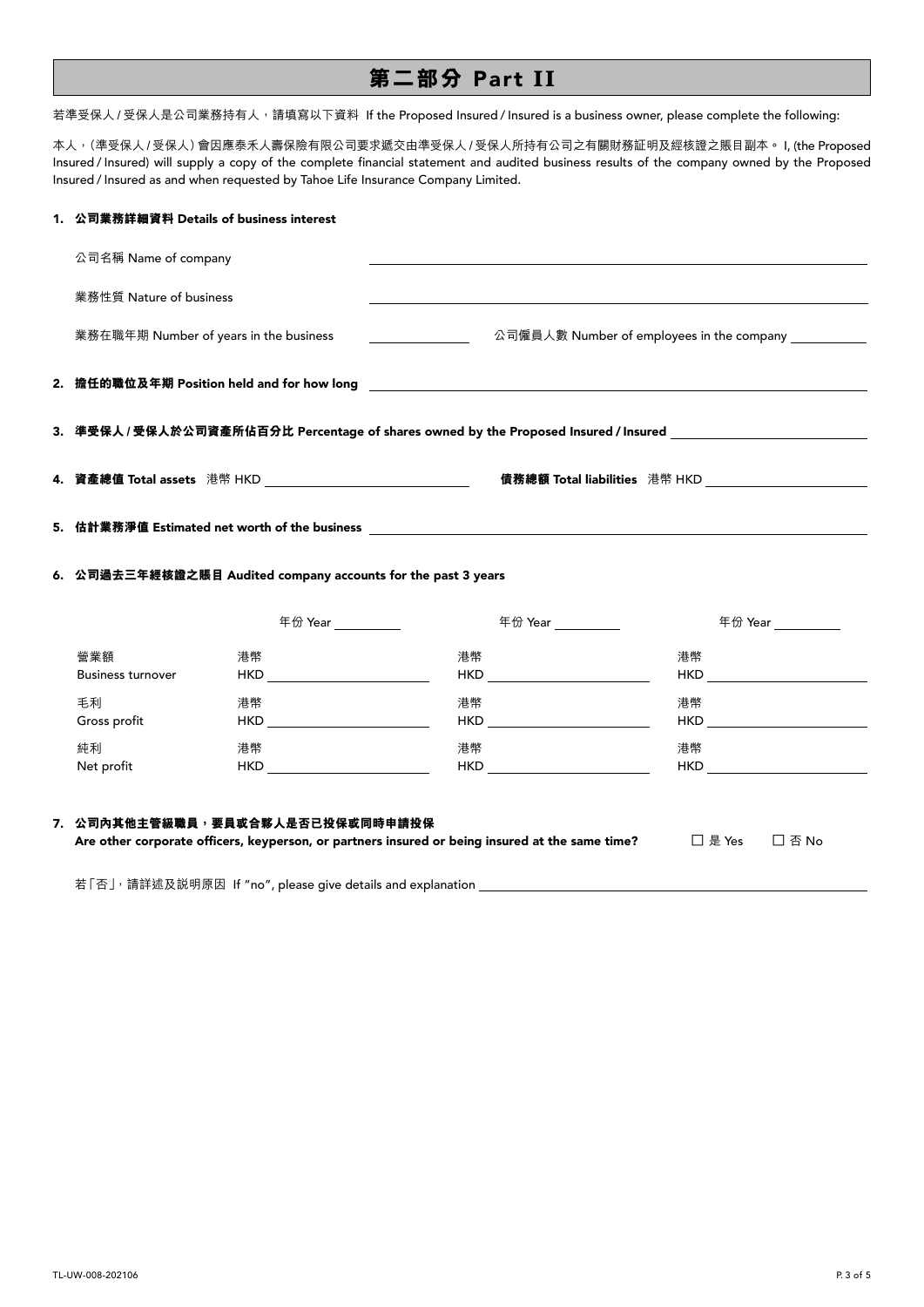# **第三部分** Part **III**

#### 1. **公司要員壽險** For Keyman Insurance

 $\overline{a}$ 

 $\overline{a}$ 

 $\overline{a}$ 

l

 $\overline{a}$ 

 $\overline{a}$ 

 $\overline{a}$ 

 $\overline{a}$ 

 $\overline{a}$ 

(i) 請提供準受保人 / 受保人為公司要員之原因。 Please provide reasons for the Proposed Insured / Insured is considered to be so valuable to the company.

(ii) 請詳細列出保額的計算方法。 Please specify how the sum assured amount was calculated.

(iii) 公司其他的要員是否已投保或同時申請投保?如「否」,請提供原因。 Do other key employee(s) have the same benefit coverage? If "no", please provide reason.

(iv) 請列出準受保人 / 受保人現時之薪酬(請遞交入息稅申報書以作參考)。 Total value of the Proposed Insured's / Insured's current remuneration (please submit income tax return for reference).

### 2. **合夥人壽險** For Partnership Insurance

- (i) 倘準受保人 / 受保人去世,公司要負擔什麼債務? What liabilities will arise on the death of the Proposed Insured / Insured?
- (ii) 是否所有股東 / 合夥人均已投保?如「是」,請詳述保障類別及金額。 Are policies effected on all shareholders/partners? If "yes", please give details on the type and amount of coverage are all shareholders / partners insured / being insured.
- (iii) 公司股份 / 合夥資產時值多少(請遞交買賣協議書以作參考)? What is the current valuation on the shares / partnership (please submit buy and sell agreement and current official valuation report for reference)?

## 3. **僱員保障** For Empolyee Benefit

(i) 請詳細列出保額的計算方法。 Please specify how the sum assured amount was calculated.

(ii) 其他同等級之僱員是否已投保相同保障金額?如「否」,請提供準受保人需要此保障額之原因。 Do other employees in the same grade have the same benefit coverage? If "not", please provide reason why the Proposed Insured require the proposed benefit coverage.

### 4. **商業借貸保障(請遞交貸款合約以作參考)**For business loan protection (please submit loan agreement for reference)

| 貸款人姓名 Name of lender               |                      |
|------------------------------------|----------------------|
| 貸款額 Loan amount                    | 還款期 Repayment period |
| 貸款目的 Purpose of the loan           |                      |
| 借貸日期 Commencement date of the loan |                      |